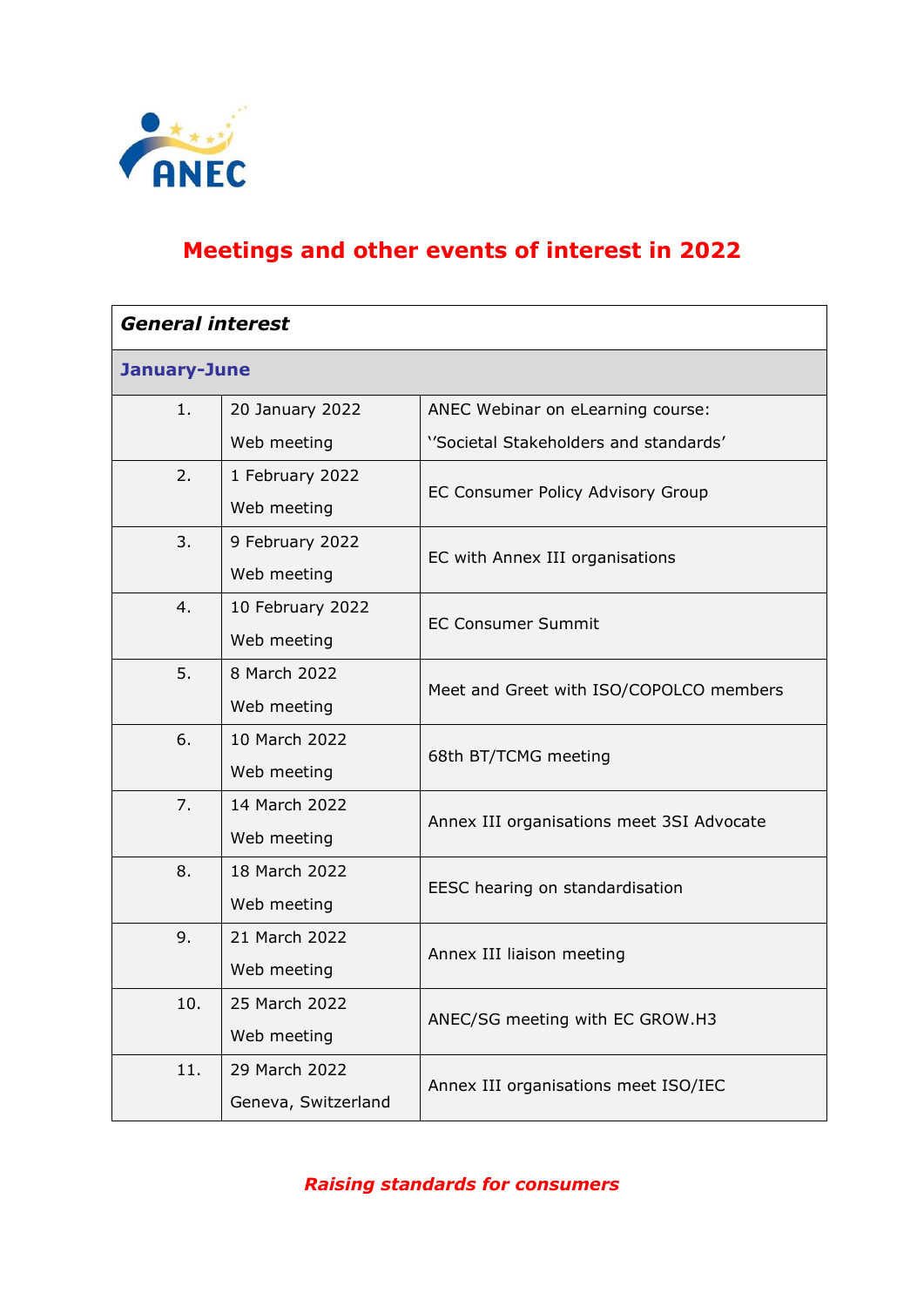| 12. | 29-30 March 2022  | ETSI #79 General Assembly                   |
|-----|-------------------|---------------------------------------------|
|     | Web meeting       |                                             |
| 13. | 31 March 2022     | EC CSN sub-group AI and new technologies    |
|     | Web meeting       | meeting                                     |
| 14. | 6 April 2022      |                                             |
|     | Web meeting       | <b>CEN-CENELEC SSG Plenary Meeting</b>      |
| 15. | 26 April 2022     |                                             |
|     | Brussels, Belgium | Meeting of the EA Advisory Board            |
| 16. | 28 April 2022     | <b>ANEC Steering Committee meeting</b>      |
|     | Web meeting       |                                             |
| 17. | 4 May 2022        | CEN/BT meeting                              |
|     | Web meeting       |                                             |
| 18. | 5 May 2022        | Common session of CEN/BT and CENELEC/BT     |
|     | Web meeting       |                                             |
| 19. | 6 May 2022        | CENELEC/BT meeting                          |
|     | Web meeting       |                                             |
| 20. | 18 May 2022       | 3rd meeting of EC HLR on Chemicals Strategy |
|     | Brussels, Belgium |                                             |
| 21. | 18-19 May 2022    | EA General Assembly                         |
|     | Istanbul, Turkey  |                                             |
| 22. | 19 May 2022       | <b>EC Committee on Standards</b>            |
|     | Web meeting       |                                             |
| 23. | 23-25 May 2022    | ISO/COPOLCO annual meeting                  |
|     | Web meeting       |                                             |
| 24. | 7 June 2022       | <b>ANEC Steering Committee meeting</b>      |
|     | Web meeting       |                                             |
| 25. | 14-15 June 2022   | <b>ANEC General Assembly meeting</b>        |
|     | Brussels, Belgium |                                             |
| 26. | 23-26 June 2022   |                                             |
|     | Prague, Czechia   | CEN-CENELEC annual meetings                 |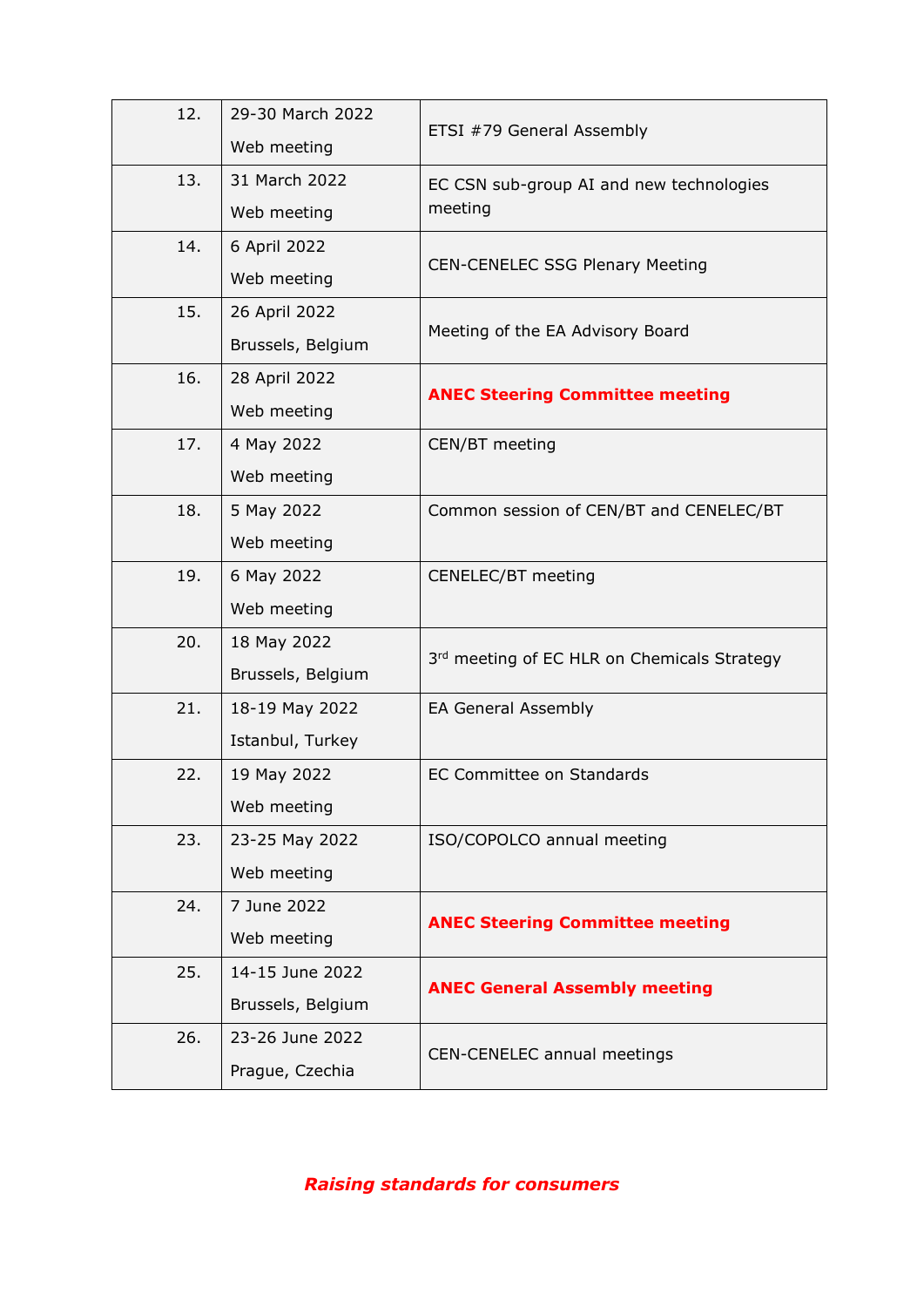| <b>July-December</b> |                                             |                                           |
|----------------------|---------------------------------------------|-------------------------------------------|
| 27.                  |                                             |                                           |
| 28.                  |                                             |                                           |
| 29.                  |                                             |                                           |
| 30.                  |                                             |                                           |
|                      | <b>Standards bodies of general interest</b> |                                           |
| January-July         |                                             |                                           |
| 1.                   | 19 January 2022<br>Web meeting              | CEN-CENELEC SSG operational meeting       |
| 2.                   | 21 January 2022<br>Web meeting              | CEN-CENELEC POL Working Groups            |
| 3.                   | 8 February 2022<br>Web meeting              | CENELEC/BT meeting                        |
| 4.                   | 8 March 2022<br>Web meeting                 | Meet and greet of COPOLCO members         |
| 5.                   | 29-30 March 2022<br>Web meeting             | ETSI GA79                                 |
| 6.                   | 10 March 2022<br>Web meeting                | <b>CEN/BT TCMG meeting</b>                |
| 7.                   | 6 April 2022                                | CEN-CENELEC SSG meeting                   |
| 8.                   | 28 April 2022                               | CEN-CENELEC POL Working Groups            |
| 9.                   | 4 May 2022                                  | CEN/BT meeting                            |
| 10.                  | 5 May 2022                                  | Common session of the CEN/BT & CENELEC/BT |
| 11.                  | 6 May 2022                                  | CENELEC/BT meeting                        |
| 12.                  | 23-25 May 2022<br>Web meeting               | ISO/COPOLCO annual meeting                |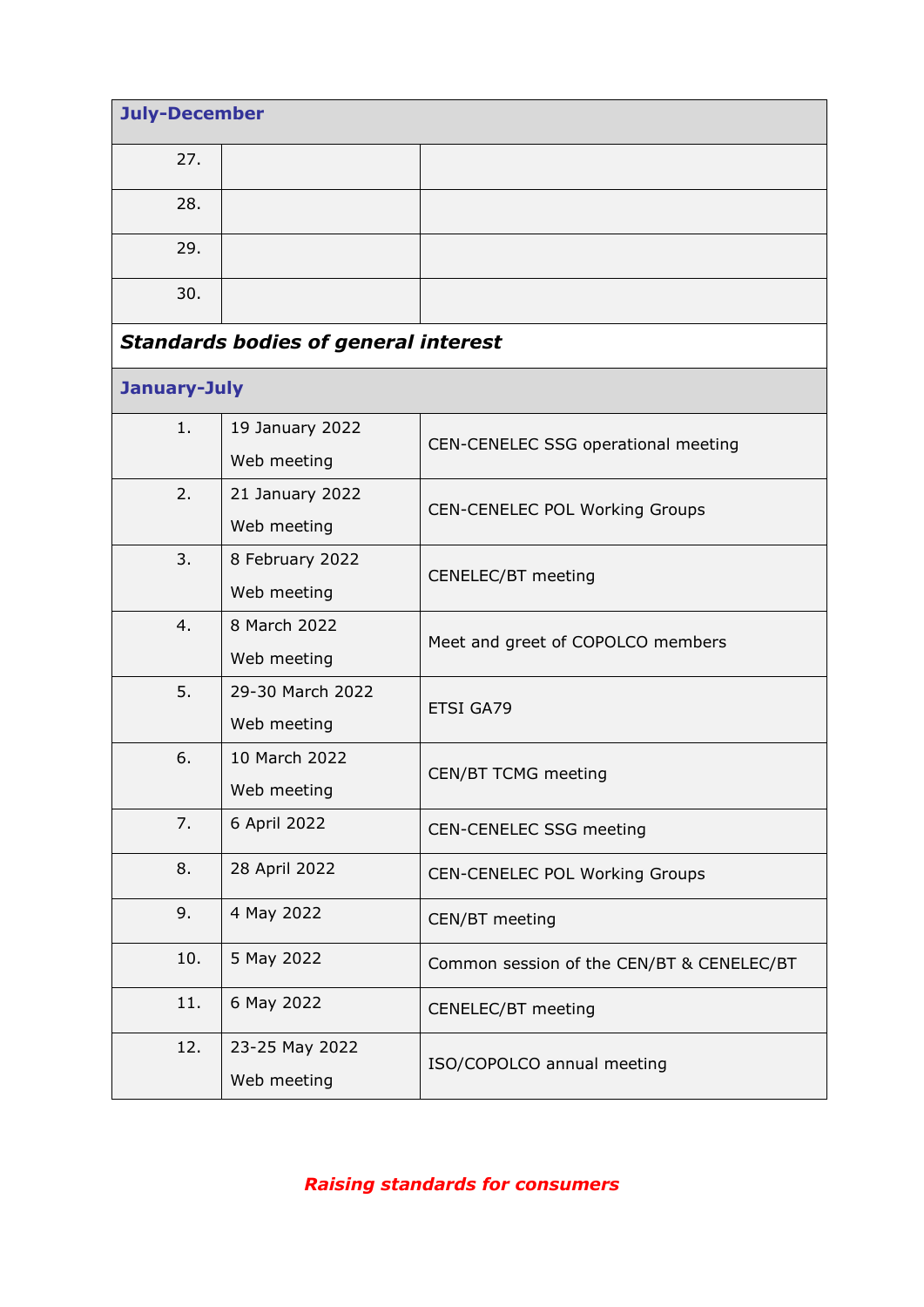| <b>July-December</b> |                                   |                                                                                                       |
|----------------------|-----------------------------------|-------------------------------------------------------------------------------------------------------|
| 13.                  |                                   |                                                                                                       |
| 14.                  |                                   |                                                                                                       |
| 15.                  |                                   |                                                                                                       |
| 16.                  |                                   |                                                                                                       |
| 17.                  |                                   |                                                                                                       |
| <b>Child Safety</b>  |                                   |                                                                                                       |
| January-June         |                                   |                                                                                                       |
| 1.                   | 10 January 2022<br>Web meeting    | ANEC teleconference meeting to prepare CEN TC<br>136 WG17 meeting                                     |
| 2.                   | 11 January 2022<br>Web meeting    | <b>CEN SRAHG 'Toys'</b>                                                                               |
| 3.                   | 12 January 2022<br>Web meeting    | CEN TC 136 WG17 'Trampoline Parks'                                                                    |
| 4.                   | 13 January 2022<br>Web meeting    | CEN TC 252 WG3 "Wheeled Child Conveyances"                                                            |
| 5.                   | 14 January 2022<br>Web meeting    | CEN TC 52 WG10 'Activity Toys' TG 'Warnings'                                                          |
| 6.                   | 19 January 2022<br>Web meeting    | ANEC teleconference meeting 'Trampoline parks'<br>(follow-up of 12 Jan meeting of CEN TC 136<br>WG17) |
| 7.                   | 19 January 2022<br>Web meeting    | CEN TC 248 WG34 'Textile child care articles'                                                         |
| 8.                   | 24-25 January 2022<br>Web meeting | ISO TC 310 'Child care articles' plenary                                                              |
| 9.                   | 25-27 January 2022<br>Web meeting | CEN TC 136 WG17 'Trampoline Parks'                                                                    |
| 10.                  | 27 January 2022<br>Web meeting    | CEN TC 252 WG2 'Sleeping, relaxation and lying<br>down'                                               |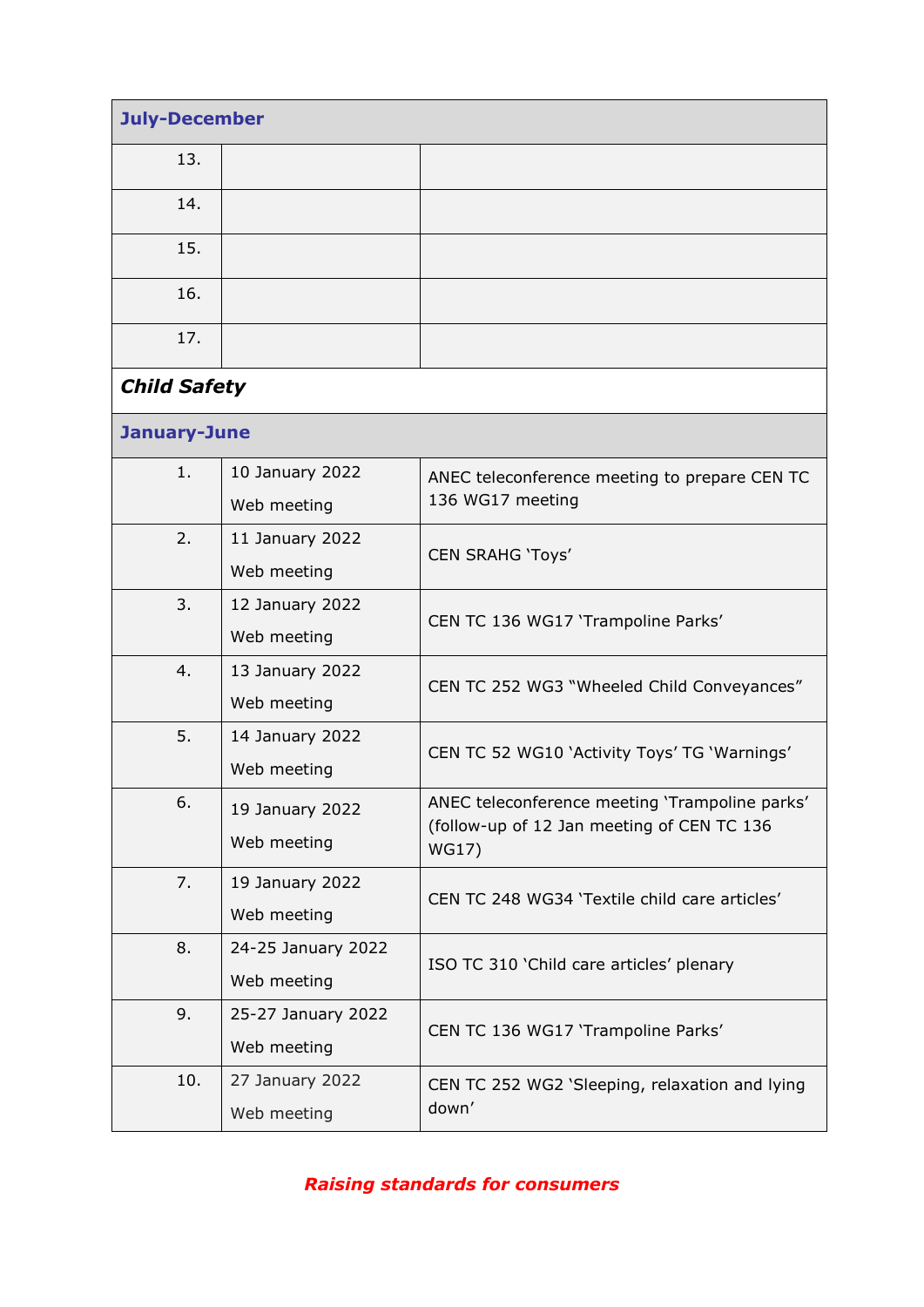| 11. | 28 January 2022<br>Web meeting   | ANEC teleconference meeting 'Trampoline parks'<br>(discussion on ratio) |
|-----|----------------------------------|-------------------------------------------------------------------------|
| 12. | 1-2 February 2022<br>Web meeting | CEN TC 207 WG2 'Requirements for Children's<br>and Nursery Furniture'   |
| 13. | 3 February 2022<br>Web meeting   | CEN TC 136 WG17 'Trampoline Parks'                                      |
| 14. | 7 February 2022<br>Web meeting   | CEN TC 136 WG17 'Trampoline Parks' TG<br>'Supervision ratio'            |
| 15. | 9 February 2022<br>Web meeting   | CEN TC 136 WG17 'Trampoline Parks'                                      |
| 16. | 9 February 2022<br>Web meeting   | CEN TC 252 WG3 'Wheeled Child Conveyances'                              |
| 17. | 9 February 2022<br>Web meeting   | Meeting with DG JUST on safe sleep week<br>campaign                     |
| 18. | 10 February 2022                 | CASP 2021 Final meeting PSA1 - Toys from non-<br>EU web-shops           |
| 19. | 15 February 2022<br>Web meeting  | CEN TG 248 WG 20 'Safety of children's clothing'                        |
| 20. | 16 February 2022<br>Web meeting  | CEN TC 136 WG17 'Trampoline Parks'                                      |
| 21. | 21 February 2022<br>Web meeting  | CEN TC 248 WG 20 'Safety of children's clothing'                        |
| 22. | 21 February 2022<br>Web meeting  | CEN TC 52 WG10 'Activity Toys' TG 'Warnings'                            |
| 23. | 22 February 2022<br>Web meeting  | CEN TC 252 WG5 'Feeding, drinking, sucking and<br>similar functions'    |
| 24. | 22 February 2022<br>Web meeting  | CEN TC 136 WG17 'Trampoline Parks'                                      |
| 25. | 23 February 2022<br>Web meeting  | CEN TC 122 WG1 'Anthropometric data of<br>children'                     |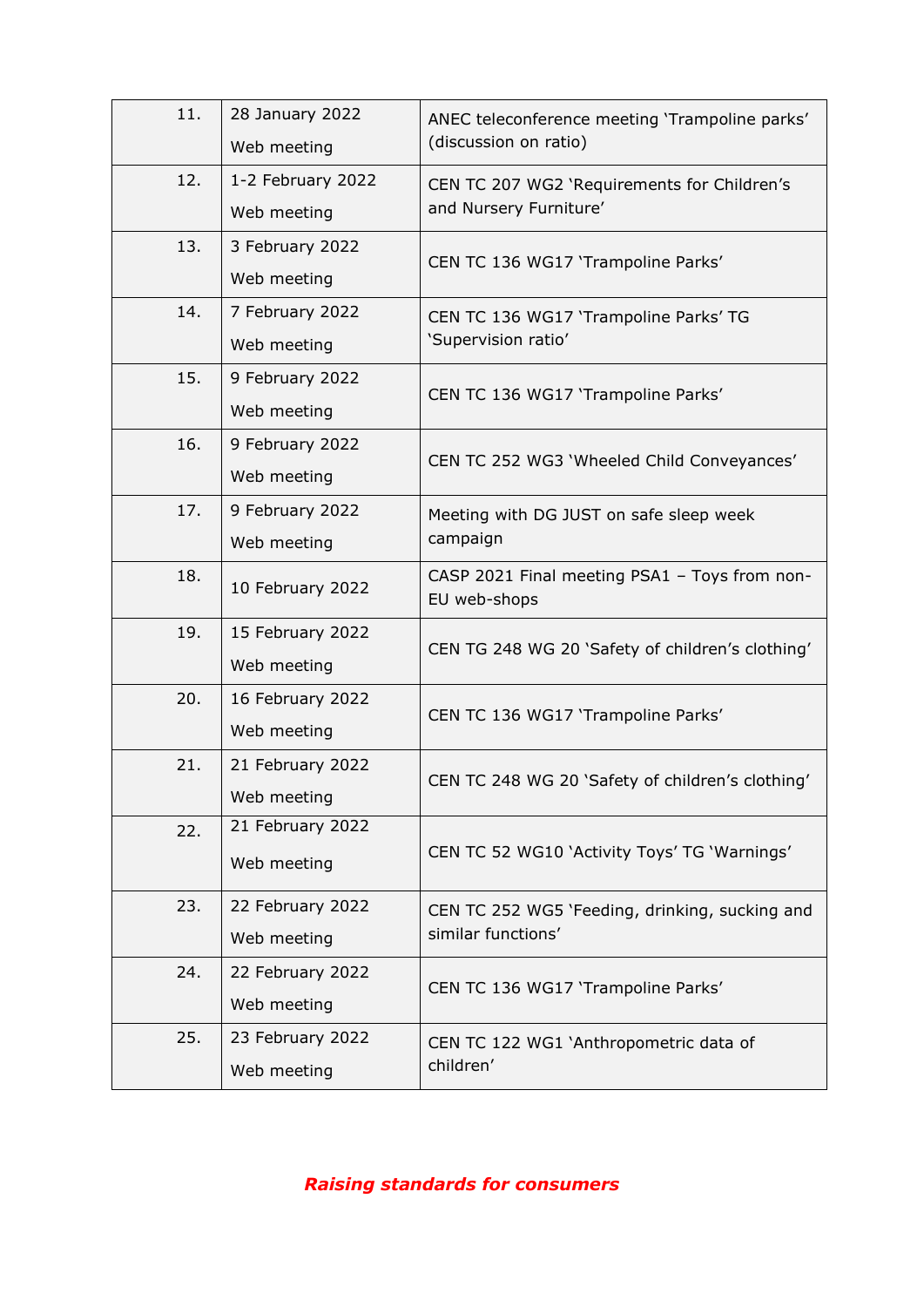| 26. | 24 February 2022                | Meeting with the convenor of CEN TC 136 WG17<br>'Trampoline Parks'                                      |
|-----|---------------------------------|---------------------------------------------------------------------------------------------------------|
| 27. | 24 February 2022                | CASP 2021 Final meeting PSA5 Personal<br>protective equipment - helmets and high<br>visibility clothing |
| 28. | 2 March 2022<br>Web meeting     | CEN TC 136 WG17 'Trampoline Parks'                                                                      |
| 29. | 3 March 2022<br>Web meeting     | CEN TC 248 WG20 'Safety of children's clothing'                                                         |
| 30. | 8 March 2022<br>Web meeting     | CASP 2021 Final meeting PSA3 Childcare articles                                                         |
| 31. | 11 March 2022<br>Web meeting    | CEN TC 252 WG3 "Wheeled Child Conveyances"                                                              |
| 32. | 11 March 2022<br>Web meeting    | CASP 2021 Final meeting PSA4 - $e$ - cigarettes<br>and accessories                                      |
| 33. | 15-16 March 2022<br>Web meeting | CEN TC 136 WG 22 'Gymnastic and playing field<br>equipment'                                             |
| 34. | 16 March 2022<br>Web meeting    | CASP 2021 Final meeting PSA2- electric toys                                                             |
| 35. | 17 March 2022<br>Web meeting    | CEN TC 136 WG17 'Trampoline Parks'                                                                      |
| 36. | 22 March 2022<br>Web meeting    | CEN TC 248 WG34 'Textile child care articles'                                                           |
| 37. | 24-25 March 2022<br>Web meeting | <b>ANEC Child Safety WG meeting</b>                                                                     |
| 38. | 29 March 2022<br>Web meeting    | CEN TC 248 WG20 'Safety of children's clothing'                                                         |
| 39. | 30 March 2022<br>Web meeting    | <b>CEN TC 252 WG5</b><br>'Feeding, drinking, sucking and similar functions'                             |
| 40. | 30-31 March 2022<br>Web meeting | CEN TC 252 WG 4 'Early learning and protection'                                                         |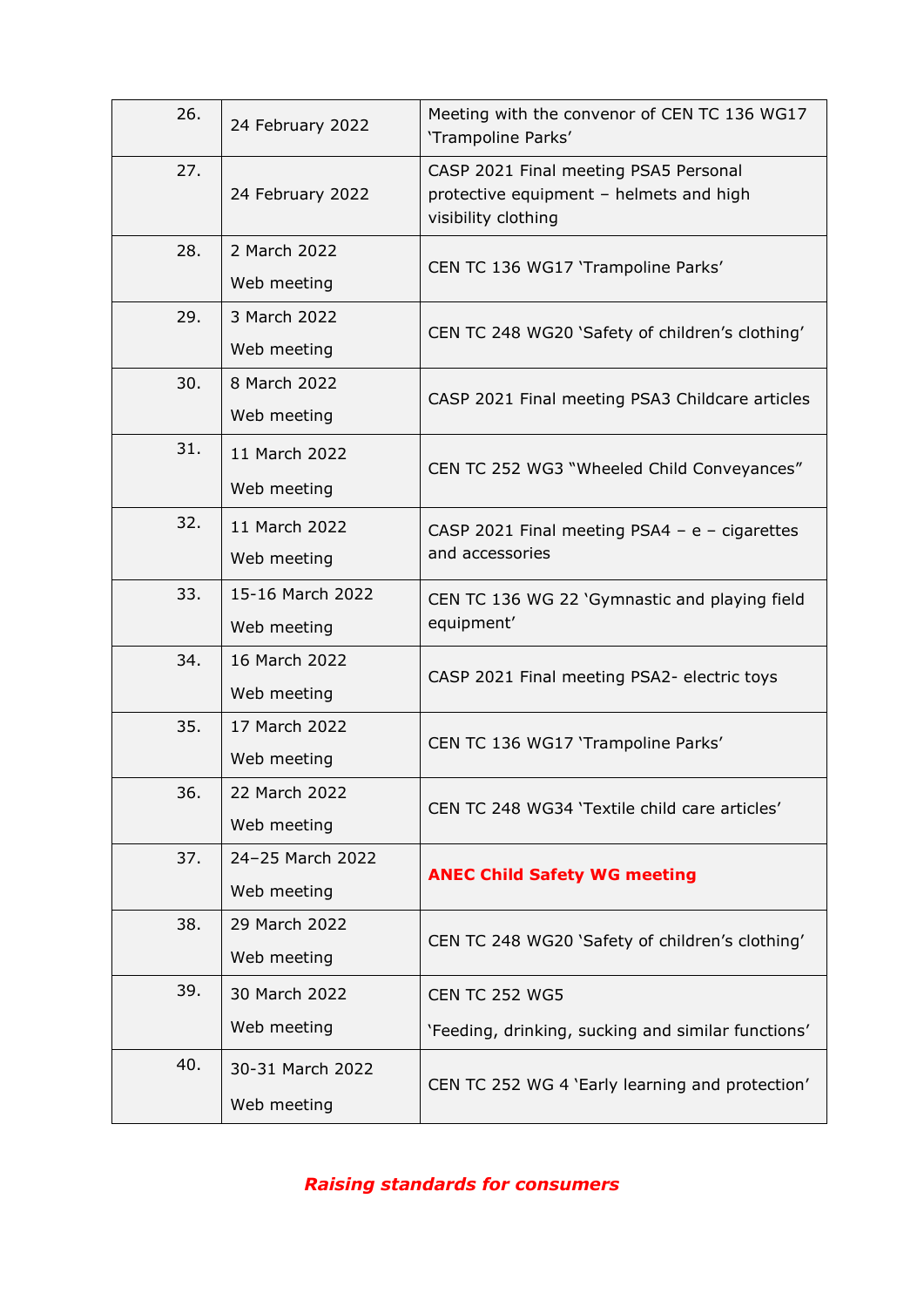| 41.                  | 12 April 2022,<br>Web meeting  | CEN TC 252 WG2 'Child care articles - Sleeping,<br>relaxation and lying down'    |
|----------------------|--------------------------------|----------------------------------------------------------------------------------|
| 42.                  | 21 April 2022<br>Web meeting   | CASP2022 'Chemicals in Toys' - Kick-off meeting                                  |
| 43.                  | 25 April 2022<br>Web meeting   | CEN TC 52 WG3 TG1 'Ride-on-toys'                                                 |
| 44.                  | 26 April 2022<br>Web meeting   | CEN TC 52 WG 10 'Activity Toys'                                                  |
| 45.                  | 27 April 2022<br>Web meeting   | CEN TC 52 WG 3 "Safety of toys - Mechanical,<br>physical and general properties" |
| 46.                  | 27 April 2022<br>Web meeting   | CASP2022 'Toys with magnets' - Kick-off<br>meeting                               |
| 47.                  | 29 April 2022<br>Web meeting   | CEN TC 52 "Safety of toys" plenary                                               |
| 48.                  | 3 May 2022<br>Web meeting      | CASP2022 'Baby strollers' - Kick-off meeting                                     |
| 49.                  | 5 May 2022<br>Hybrid meeting   | <b>CEN TC 252 WG6</b>                                                            |
| 50.                  | 6 May 2022<br>Hybrid meeting   | CEN TC 252 'Child care articles' Annual Plenary<br>Meeting                       |
| 51.                  | 10-11 May 2022                 | CEN TC 136 SC1 'Playground equipment for<br>children'                            |
| 52.                  | 24-25 May 2022,<br>Web meeting | CEN TC 207 WG2 'Requirements for Children's<br>and Nursery Furniture'            |
| 53.                  | 31 May - 1 June 2022           | CEN TC 252 WG 1 'Seating and body care'                                          |
| <b>July-December</b> |                                |                                                                                  |
| 54.                  |                                |                                                                                  |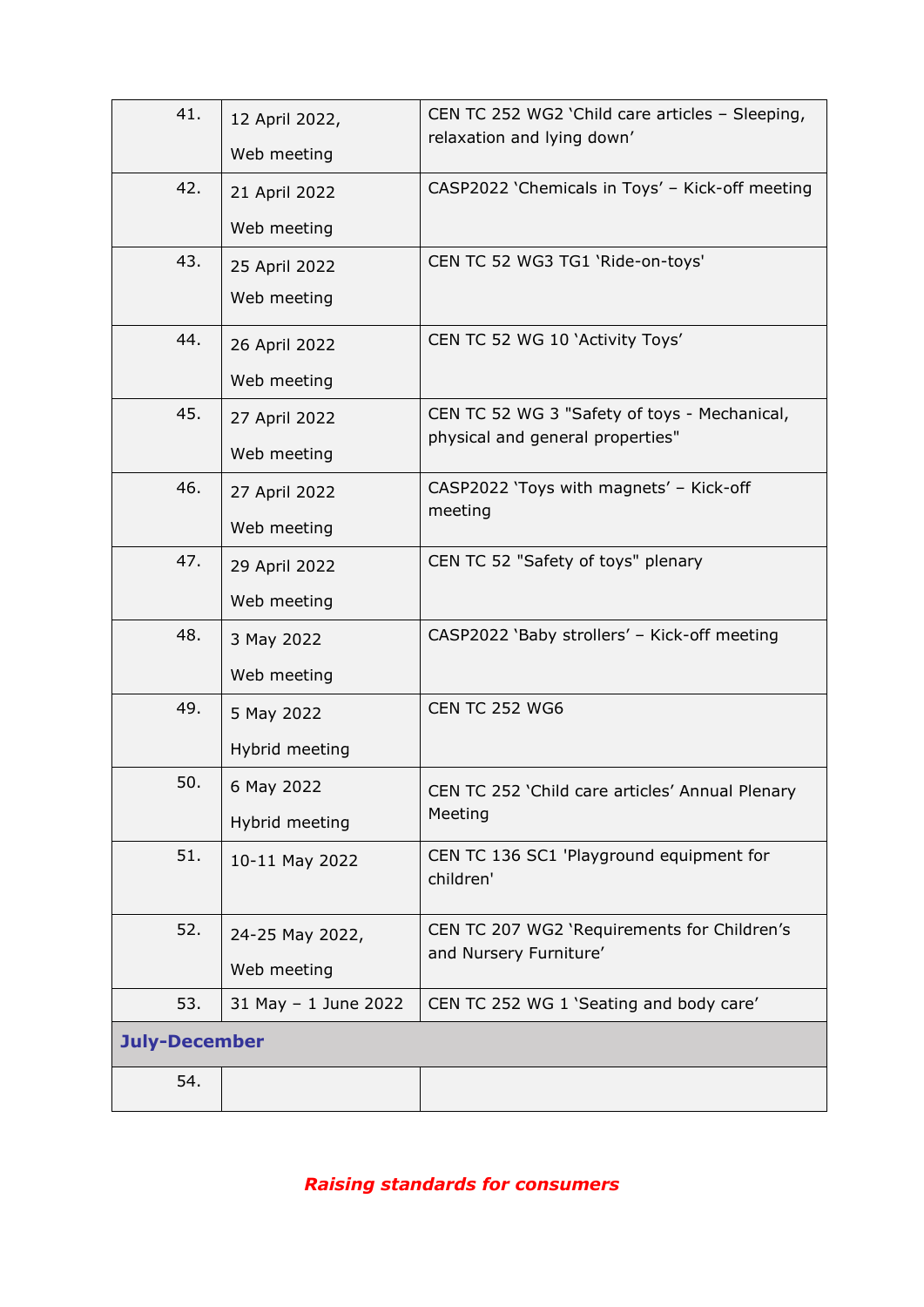| 55.                  |                       |                                                           |
|----------------------|-----------------------|-----------------------------------------------------------|
| 56.                  |                       |                                                           |
| 57.                  |                       |                                                           |
| 58.                  |                       |                                                           |
| 59.                  |                       |                                                           |
| 60.                  |                       |                                                           |
| 61.                  |                       |                                                           |
| 62.                  |                       |                                                           |
| <b>Accessibility</b> |                       |                                                           |
| <b>January-June</b>  |                       |                                                           |
| 1.                   | 11 January 2022       | CEN TC 10 WG9 'Inclined Lifts'                            |
|                      | Web meeting           |                                                           |
| 2.                   | 13 January 2022       | CEN TC 10 WG9 'Inclined Lifts'                            |
|                      | Web meeting           |                                                           |
| 3.                   | 14 January 2022       | <b>CEN/CENELEC SRAHG Accessibility</b>                    |
|                      | Web meeting           |                                                           |
| 4.                   | 25 January 2022       | CEN/CLC/ETSI/JWG eAccessibility - 8 <sup>th</sup> meeting |
|                      | Web meeting           |                                                           |
| 5.                   | 26 January 2022       | CEN TC 10 WG8 'Stairlifts and vertical platforms          |
|                      | Web meeting           | for the disabled'                                         |
| 6.                   | 27 January 2022       | CEN TC 10 WG6 'Fire related issues'                       |
|                      | Web meeting           |                                                           |
| 7.                   | 27 January 2022       | CEN TC 293 WG12 'Accessibility'                           |
|                      | Web meeting           |                                                           |
| 8.                   | 28 January 2022       | CEN TC 10 WG6 'Fire related issues'- 33rd                 |
|                      | Web meeting           | meeting                                                   |
| 9.                   | 31 January-2 February | ISO TC 59 SC 16 WG4 'Accessibility of                     |
|                      | 2022                  | Immovable Cultural Heritage'                              |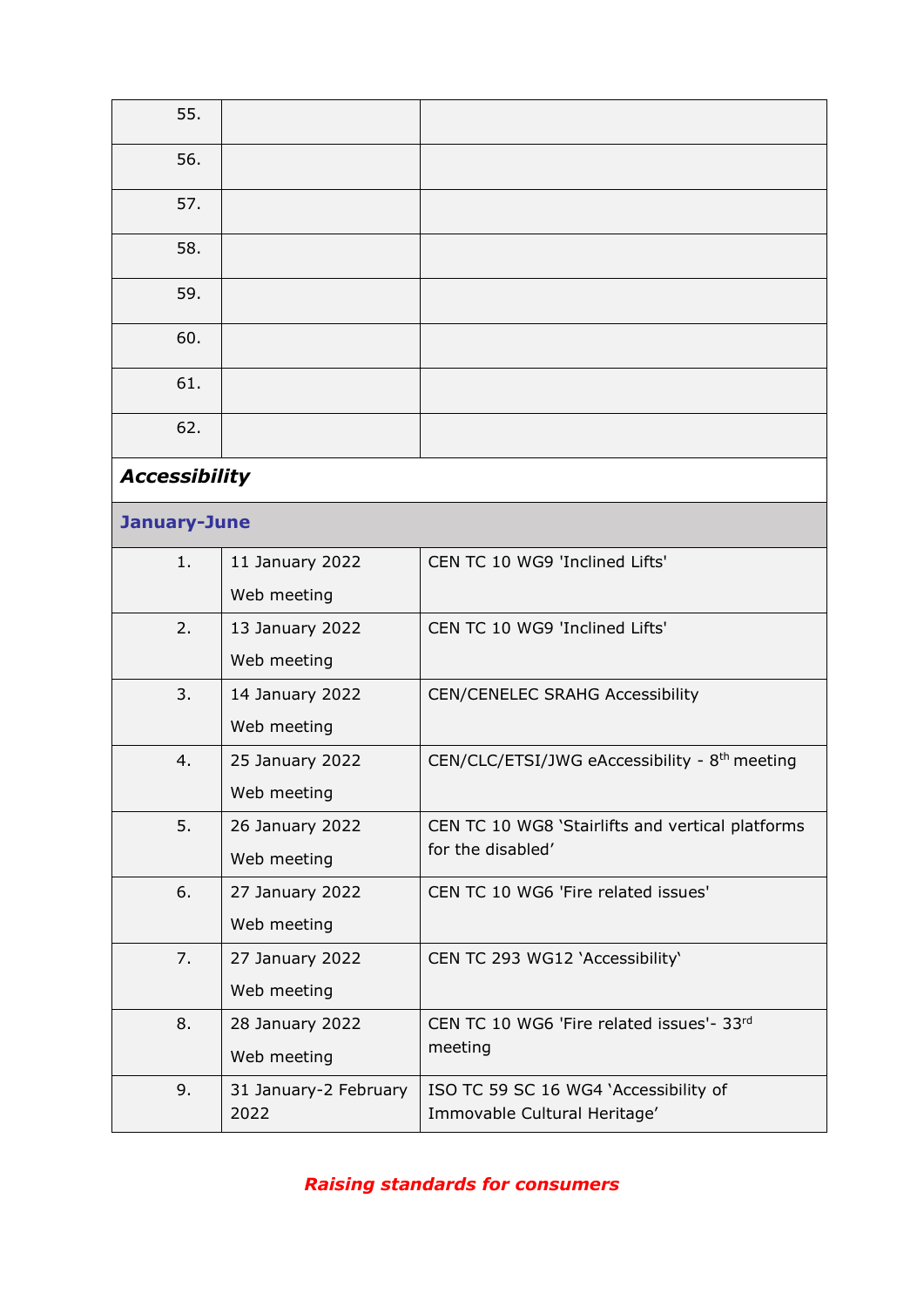|                                  | Web meeting      |                                                      |
|----------------------------------|------------------|------------------------------------------------------|
| 10.                              | 1 February 2022  | CEN/CLC/JTC 11 'Accessibility in the built           |
|                                  | Web meeting      | environment'                                         |
| 11.                              | 2 February 2022  | ETSI TC Human Factors - 87th meeting                 |
|                                  | Web meeting      |                                                      |
| 12.                              | 4 February 2022  | Cen CENELEC Standardization Request Ad-Hoc           |
|                                  | Web meeting      | Group 'Lifts'                                        |
| 13.                              | 7 February 2022  | CEN TC 10 WG6 'Fire related issues'- 34th            |
|                                  | Web meeting      | meeting                                              |
| 14.                              | 7 February 2022  | CEN TC 293 WG13 'Tactile lettering'                  |
|                                  | Web meeting      |                                                      |
| 15.                              | 10 February 2022 | CEN/CLC/JTC 11 "Accessibility in the built           |
| environment"<br>Web meeting      |                  |                                                      |
| 16.                              | 17 February 2022 | CEN TC10 WG8 'Stairlifts and vertical platforms      |
| for the disabled'<br>Web meeting |                  |                                                      |
| 17.                              | 22 February 2022 | CEN TC 293 WG12 'Accessibility'                      |
|                                  | Web meeting      |                                                      |
| 18.                              | 15 March 2022    |                                                      |
|                                  | Web meeting      | CEN TC 10 WG 9 'Inclined Lifts'                      |
| 19.                              | 15 March 2022    | CEN BT WG 213 'Strategic Advisory Group on           |
|                                  | Web meeting      | Accessibility' (SAGA)                                |
| 20.                              | 25 March 2022    | <b>CEN SRAHG ACC</b>                                 |
|                                  | Web meeting      |                                                      |
| 21.                              | 28 March 2022    | ETSI TC HF - Ad hoc meeting#1 on STF Proposals       |
|                                  | Web meeting      |                                                      |
| 22.                              | 29 March 2022    | CEN/TC 452/WG 6 'Assistance Dogs' - 8th              |
|                                  | Web meeting      |                                                      |
| 23.                              | 30 March 2022    | CEN TC 293 WG13 'Tactile lettering'                  |
|                                  | Web meeting      |                                                      |
| 24.                              | 4 April 2022     | CEN/TC 10/WG 7 'Accessibility to lifts for persons   |
|                                  |                  | including persons with disability' - 8 <sup>th</sup> |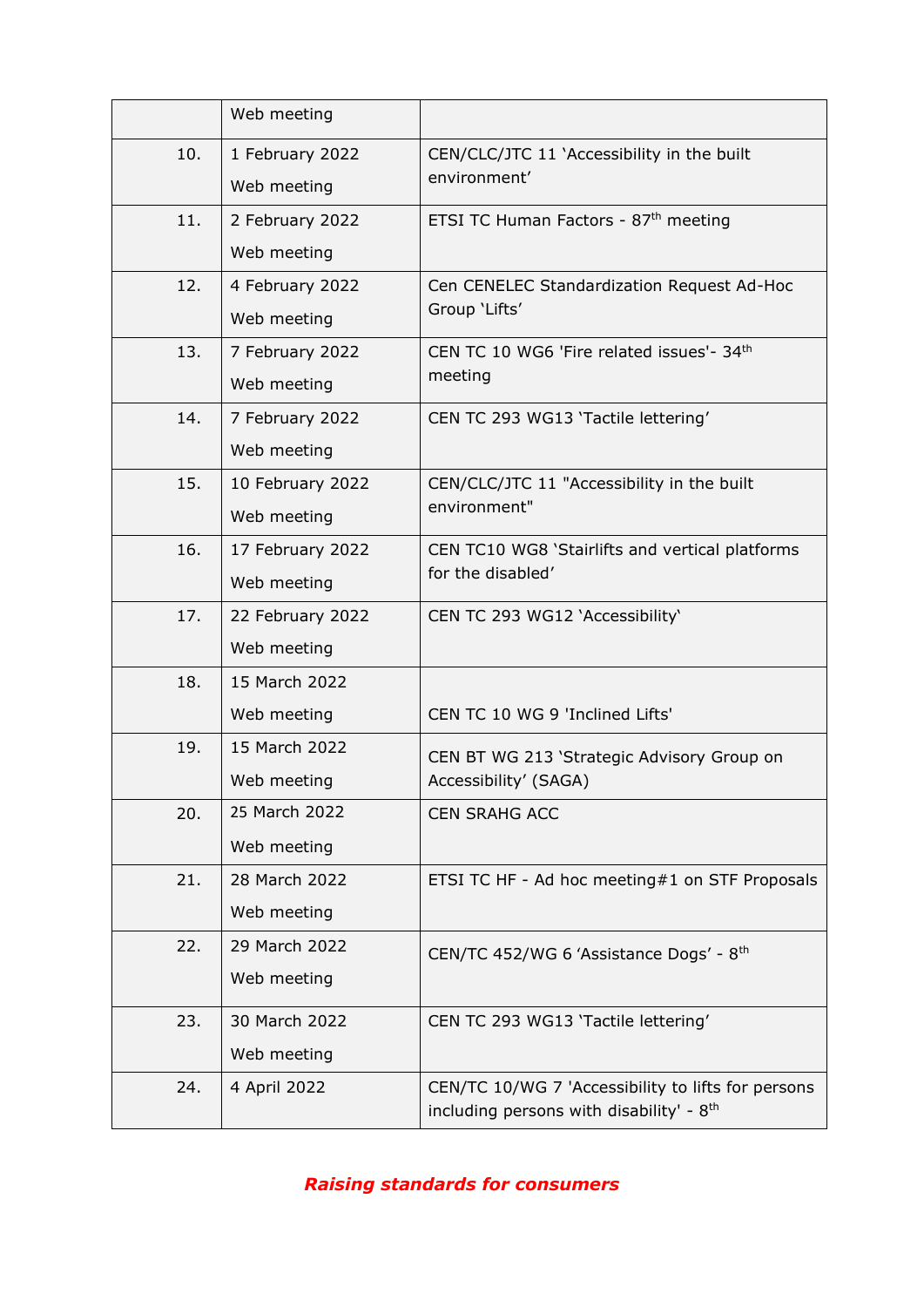|                      | Web meeting    |                                                      |
|----------------------|----------------|------------------------------------------------------|
| 25.                  | 5 April 2022   | CEN/TC 10/WG 7 'Accessibility to lifts for persons   |
|                      | Web meeting    | including persons with disability' - 9 <sup>th</sup> |
| 26.                  | 6 April 2022   | CEN/TC 10/WG 8 'Stairlifts and vertical platforms    |
|                      | Web meeting    | for the disabled'                                    |
| 27.                  | 20 April 2022  | CEN/TC 10/WG 8 'Stairlifts and vertical platforms    |
|                      | Web meeting    | for the disabled'                                    |
| 28.                  | 27 April 2022  | CEN/TC 293/WG 12 'Accessibility'                     |
|                      | Web meeting    |                                                      |
| 29.                  | 3 May 2022     | CEN/TC 10/WG 6 'Fire related issues'                 |
|                      | Web meeting    |                                                      |
| 30.                  | 10 May 2022    | <b>ANEC Accessibility WG meeting</b>                 |
|                      | Web meeting    |                                                      |
| 31.                  | 11 May 2022    | CEN/TC 10/WG 8 'Stairlifts and vertical platforms    |
|                      | Web meeting    | for the disabled'                                    |
| 32.                  | 17-18 May 2022 | CEN TC 10 WG 9 'Inclined Lifts'                      |
|                      | Web meeting    |                                                      |
| 33.                  | 19-20 May 2022 | 27th Meeting of ISO/TC 159 'Ergonomics'              |
|                      | Web meeting    |                                                      |
| 34.                  | 20 May 2022    | CEN/TC 452 'Assistance Dogs'- 7th plenary            |
|                      | Web meeting    | meeting                                              |
| 35.                  | 23-24 May 2022 | CEN/TC 10/WG 6 'Fire related issues'                 |
|                      | Web meeting    |                                                      |
| 36.                  | 24-25 May 2022 | ISO/TC 59/SC 16/WG 4 'Accessibility of the           |
|                      | Web meeting    | immovable cultural heritage'                         |
| 37.                  | 25 May 2022    | CEN/TC 293/WG 12 'Accessibility'                     |
|                      | Web meeting    |                                                      |
| <b>July-December</b> |                |                                                      |
| 38.                  |                |                                                      |
| 39.                  |                |                                                      |
|                      |                |                                                      |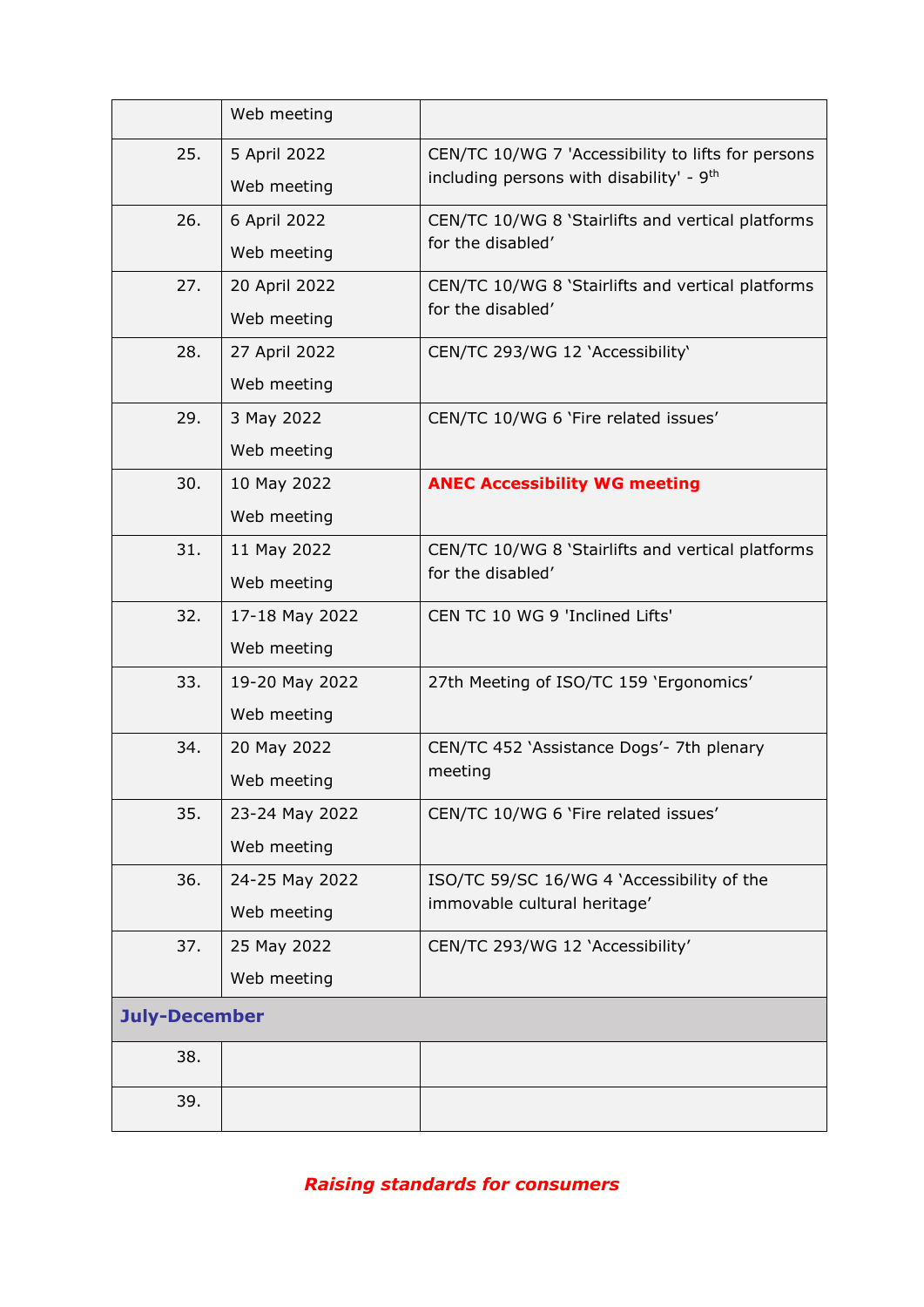| 40.                    |                    |                                                     |
|------------------------|--------------------|-----------------------------------------------------|
| 41.                    |                    |                                                     |
| 42.                    |                    |                                                     |
| 43.                    |                    |                                                     |
| 44.                    |                    |                                                     |
| 45.                    |                    |                                                     |
| 46.                    |                    |                                                     |
| <b>Digital Society</b> |                    |                                                     |
| January-June           |                    |                                                     |
| 1.                     | 10 January 2022    | ETSI TC CYBER RED                                   |
|                        | Web meeting        |                                                     |
| 2.                     | 10 January 2022    | CEN/CLC/JTC 13 'Cybersecurity and data protection'  |
|                        | Web meeting        |                                                     |
| 3.                     | 12-13 January 2022 | CEN/CLC/ETSI/SF-SSCC (TG DT) on digital twins       |
|                        | Web meeting        |                                                     |
| 4.                     | 17 January 2022    | SRAHG RED Cybersecurity - 14th meeting              |
|                        | Web meeting        |                                                     |
| 5.                     | 21 January 2022    | ETSI TC Cyber on RED                                |
|                        | Web meeting        |                                                     |
| 6.                     | 25 January 2022    | CEN-CLC/JTC 21 'Artificial Intelligence'            |
|                        | Web meeting        |                                                     |
| 7.                     | 24 January 2022    | CEN-CLC/JTC 21 'Artificial Intelligence' Road       |
|                        | Web meeting        | mapping task force                                  |
| 8.                     | 25 January 2022    | CEN-CLC/JTC 21 'Artificial Intelligence' WG 1 (SAG) |
|                        | Web meeting        |                                                     |
| 9.                     | 27 January 2022    | EC Smart Grid Task Force - Steering Committee       |
|                        | Web meeting        |                                                     |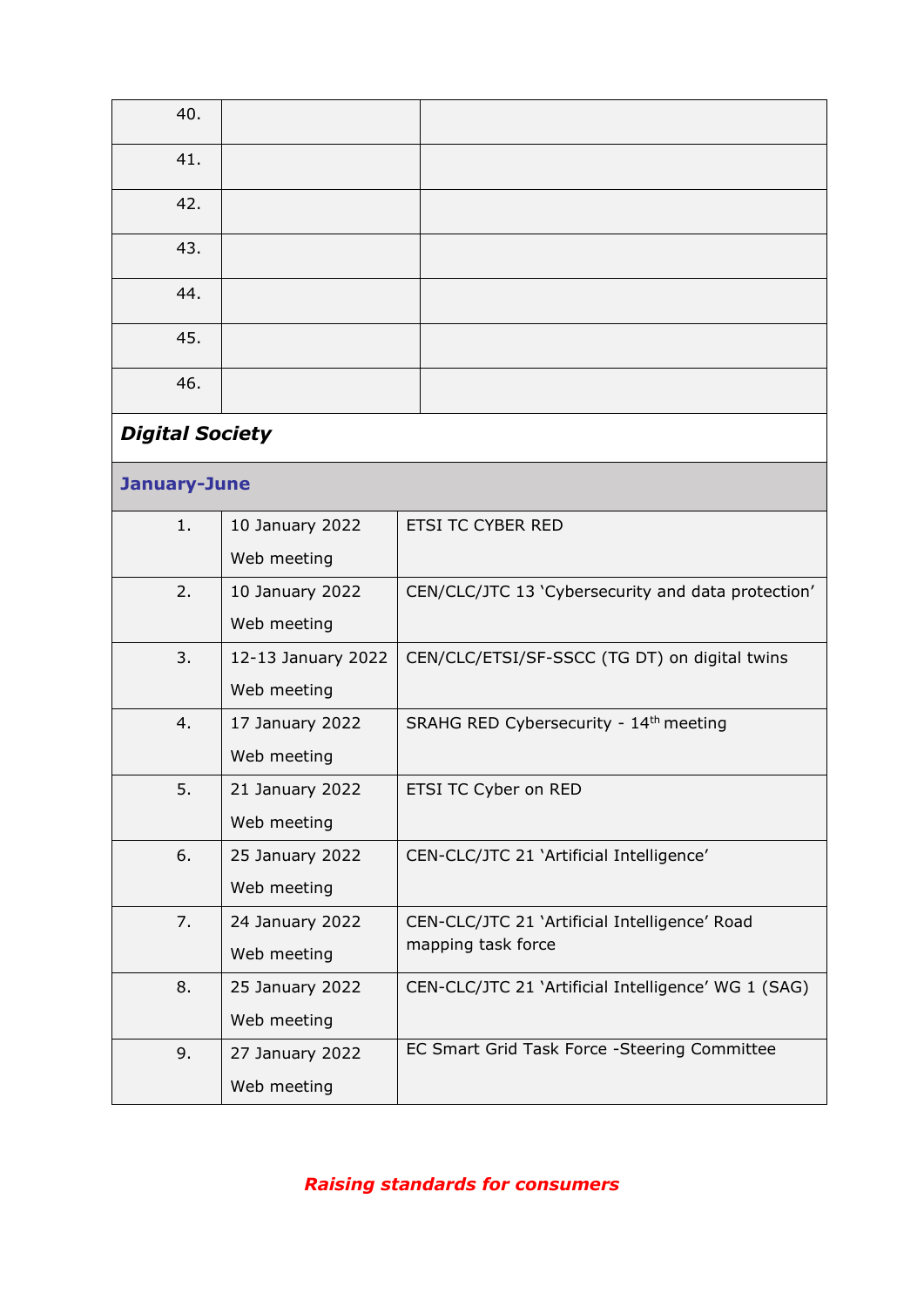| 10. | 28 January 2022   | ETSI TC Cyber on RED                              |
|-----|-------------------|---------------------------------------------------|
|     | Web meeting       |                                                   |
| 11. | 1-4 February 2022 | ETSI TC Cyber                                     |
|     | Web meeting       |                                                   |
| 12. | 2 February 2022   | <b>ETSI TC Human Factors</b>                      |
|     | Web meeting       |                                                   |
| 13. | 2-4 February 2022 | ETSI TC Cyber                                     |
|     | Web meeting       |                                                   |
| 14. | 4 February 2022   | ANEC Cyber AHG meeting on RED Delegated Act +     |
|     | Web meeting       | draft Standardisation Request on cybersecurity    |
| 15. | 7 February 2022   | CEN/CLC JTC217 AHG - 5th                          |
|     | Web meeting       |                                                   |
| 16. | 8 February 2022   | ETSI TC Cyber                                     |
|     | Web meeting       |                                                   |
| 17. | 11 February 2022  | ETSI TC Cyber                                     |
|     | Web meeting       |                                                   |
| 18. | 15 February 2022  | CEN/CLC/JTC 19 'Blockchain and Distributed Ledger |
|     | Web meeting       | Technologies' -7 <sup>th</sup> meeting            |
| 19. | 16 February 2022  | CEN/CLC/JTC 13/WG5 'Data Protection, Privacy and  |
|     | Web meeting       | Identity Management'- 18 <sup>th</sup> meeting    |
| 20. | 21 February 2022  | EC workshop on AI standards for AI Act            |
|     | Web meeting       |                                                   |
| 21. | 24 February 2022  | EC RED expert meeting                             |
|     | Web meeting       |                                                   |
| 22. | 28 February 2022  | CEN-CLC/JTC 21 'Artificial Intelligence'          |
|     | Web meeting       |                                                   |
| 23. | 1 March 2022      | CEN-CLC/JTC 21 'Artificial Intelligence'          |
|     | Web meeting       |                                                   |
| 24. | 9 March 2022      |                                                   |
|     | Web meeting       | CEN/TC 224/WG 19 'Breeder Documents'- 17th        |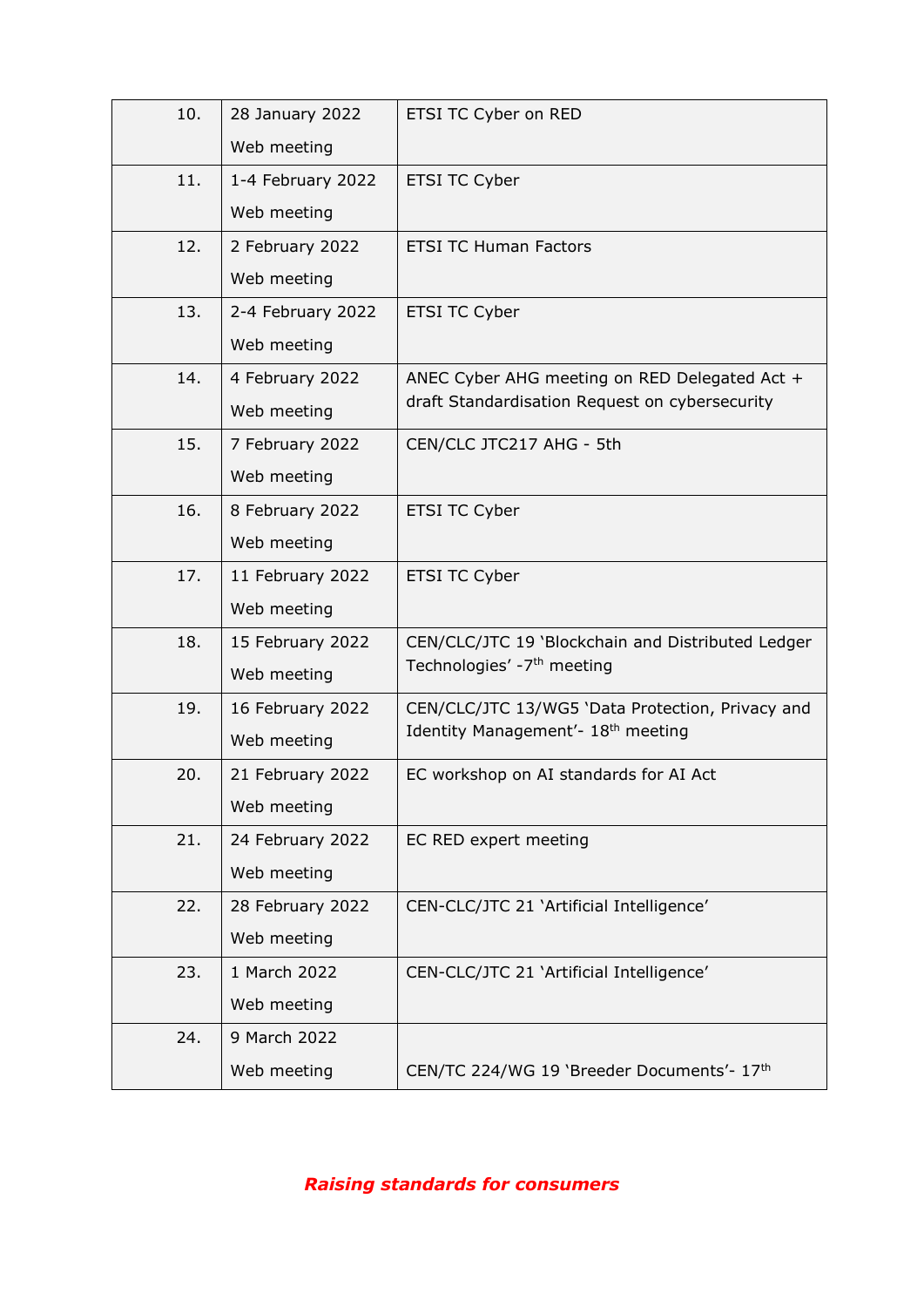| 25. | 10 March 2022     |                                                                                                 |
|-----|-------------------|-------------------------------------------------------------------------------------------------|
|     | Web meeting       | CEN/CLC/JTC 13/WG 1 'Chairman advisory group'                                                   |
| 26. | 10 March 2022     |                                                                                                 |
|     | Web meeting       | CEN/TC 224/WG 18 'Biometrics'                                                                   |
| 27. | 21 March 2022     | <b>ANEC Digital Society WG meeting</b>                                                          |
|     | Web meeting       |                                                                                                 |
| 28. | 24 March 2022     | Multi-stakeholder platform meeting                                                              |
|     | Web meeting       |                                                                                                 |
| 29. | 24 March 2022     | CEN/CLC/JTC 13 'Cybersecurity and Data                                                          |
|     | Web meeting       | Protection'- 12th                                                                               |
| 30. | 28 March 2022     | ETSI HF - Ad hoc meeting#1 on STF Proposals                                                     |
|     | Web meeting       |                                                                                                 |
| 31. | 29 March 2022     | CEN-CENELEC-ETSI Coordination Group on Smart                                                    |
|     | Web meeting       | Grids (CG-SG)                                                                                   |
| 32. | 6 April 2022      | CEN/CLC/JTC 21/WG 1 'Strategic Advisory Group                                                   |
|     | Web meeting       | (SAG)'                                                                                          |
| 33. | 20 April 2022     |                                                                                                 |
|     | Web meeting       | SRAHG 'Artificial Intelligence' Kick-off meeting                                                |
| 34. | 5-8 April 2022    |                                                                                                 |
|     | Sophia Antipolis, |                                                                                                 |
|     | France            | ETSI TC CYBER #29                                                                               |
| 35. | 3 May 2022        |                                                                                                 |
|     | Web meeting       | SRAHG 'Artificial Intelligence' second meeting                                                  |
| 36. | 4 May 2022        | CEN/CLC/JTC 21/WG 1 Strategic Advisory Group                                                    |
|     | Web meeting       | $(SAG)$ - 1st                                                                                   |
| 37. | 4 May 2022        | CEN/TC 224/WG 20 'Ad Hoc Group on European                                                      |
|     | Web meeting       | Digital Identity Wallets'                                                                       |
| 38. | 4 May 2022        | CLC TC 106X 'Electromagnetic fields in the human                                                |
|     | Web meeting       | environment' plenary meeting                                                                    |
| 39. | 09-13 May 2022    | IEC TC108 HBSDT 'Safety of electronic equipment<br>within the field of audio/video, information |
|     | Web meeting       | technology and communication technology'                                                        |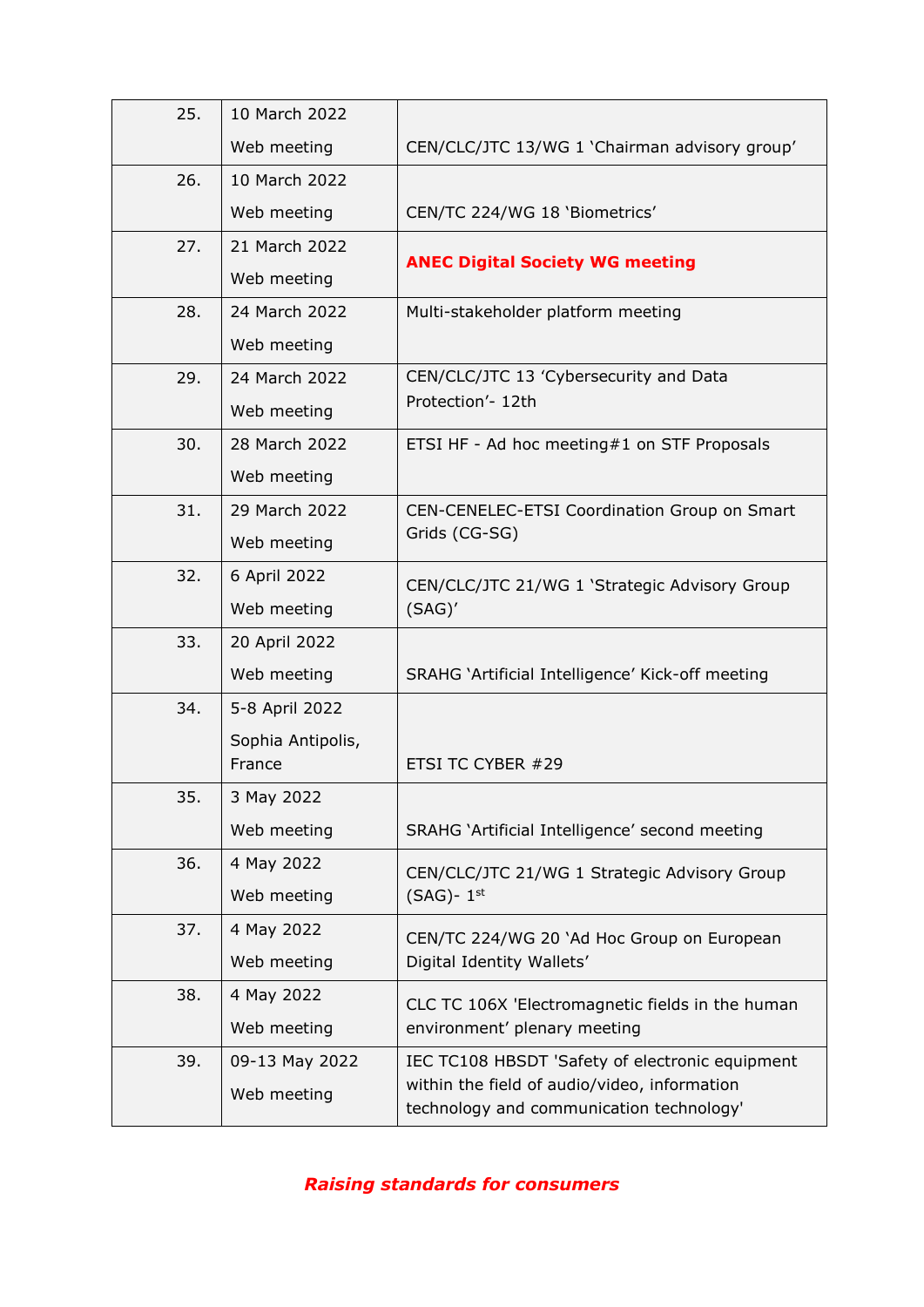| 40.                  | 16-19 May 2022             | ISO/PC 317 "Consumer protection: privacy by                          |
|----------------------|----------------------------|----------------------------------------------------------------------|
|                      | Web meeting                | design for consumer goods and services'                              |
| 41.                  | 18-19 May 2022             | CEN-CLC-ETSI Joint Technical Body Cybersecurity                      |
|                      | Web meeting                | for Radio Equipment Directive (REDCYBER)                             |
| 42.                  | 23 May 2022                | CEN-CLC/JTC 21 'Artificial Intelligence' 4th Plenary                 |
|                      | Saint Denis, France        | Meeting                                                              |
| 43.                  | 25 May 2022                | CEN/TC 465 'Sustainable Cities and Communities'-<br>10 <sup>th</sup> |
|                      | Web meeting                |                                                                      |
| <b>July-December</b> |                            |                                                                      |
| 44.                  |                            |                                                                      |
| 45.                  |                            |                                                                      |
| 46.                  |                            |                                                                      |
| 47.                  |                            |                                                                      |
| 48.                  |                            |                                                                      |
| 49.                  |                            |                                                                      |
| 50.                  |                            |                                                                      |
| 51.                  |                            |                                                                      |
| 52.                  |                            |                                                                      |
| 53.                  |                            |                                                                      |
|                      | <b>Domestic Appliances</b> |                                                                      |
| <b>January-June</b>  |                            |                                                                      |
| 1.                   | 11-13 January<br>2022      | CLC TC 61 'Safety of household and similar electrical<br>appliances' |
|                      | Web meeting                |                                                                      |
| 2.                   | 13 January 2022            |                                                                      |
|                      | Web meeting                | <b>CLC TC 116 WG5</b>                                                |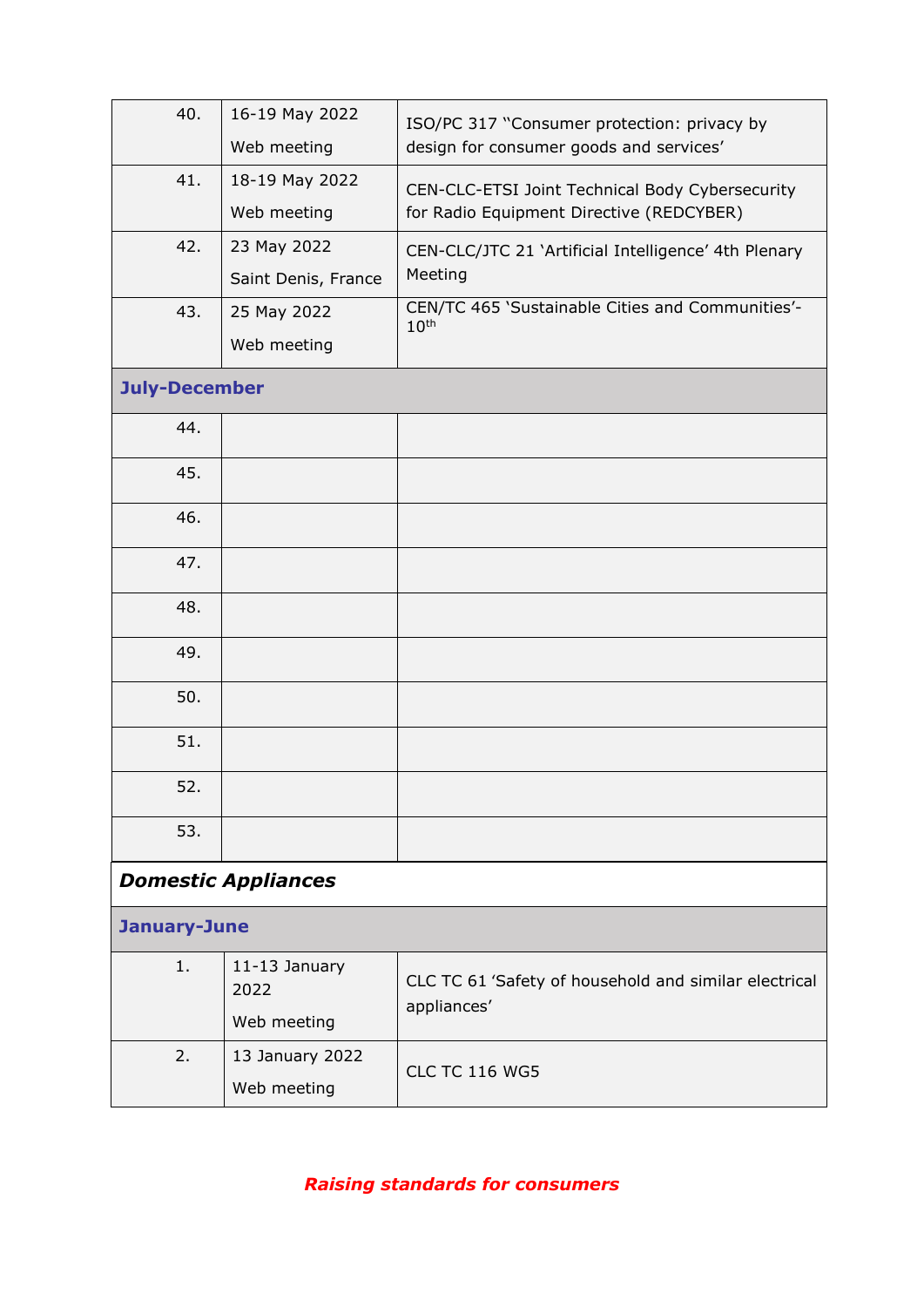| 3.  | 18 January 2022<br>Web meeting                          | IEC TC 61 WG 49 'Circular economy and material<br>efficiency'                                                      |
|-----|---------------------------------------------------------|--------------------------------------------------------------------------------------------------------------------|
| 4.  | 18 January 2022<br>Web meeting                          | CLC TC 61 WG1 'Safety of electric household<br>appliances - relations with legislation'                            |
| 5.  | 18-19 January<br>2022<br>Web meeting                    | IEC ACOS 'Advisory Committee on Safety'                                                                            |
| 6.  | 25 January 2022<br>Web meeting                          | IEC TC 61 MT4 'Temperature limits, resistance to<br>heat and fire, use of test probes and presence of<br>children' |
| 7.  | 27 January 2022<br>Web meeting                          | EC Steering Group 'EUFireStat' Project                                                                             |
| 8.  | 1 February 2022<br>Web meeting                          | IEC TC 61 MT4 'Temperature limits, resistance to<br>heat and fire, use of test probes and presence of<br>children' |
| 9.  | 8 February 2022<br>Web meeting                          | IEC TC 61 MT4 'Temperature limits, resistance to<br>heat and fire, use of test probes and presence of<br>children' |
| 10. | 11 February 2022<br>Web meeting                         | CLC TC 61 WG1 'Safety of household appliances -<br>Relation with legislation'                                      |
| 11. | 16 February 2022<br>Web meeting                         | CLC TC 61 WG1 'Safety of household appliances -<br>Relation with standardization and legislation'                  |
| 12. | 23 February 2022<br>Web meeting                         | CLC TC 61 WG1 'Safety of household appliances -<br>Relation with standardization and legislation'                  |
| 13. | 9 March 2022<br>Web meeting                             | CEN TC 144 WG7 'Garden equipment'                                                                                  |
| 14. | 25 March 2022<br>Web meeting                            | CLC TC 61 WG1 'Safety of household appliances -<br>Relation with standardization and legislation'                  |
| 15. | 5 April 2022<br>Bi-weekly meetings<br>until 1 June 2022 | IEC TC 61 MT4 'Temperature limits, resistance to<br>heat and fire, use of test probes and presence of<br>children' |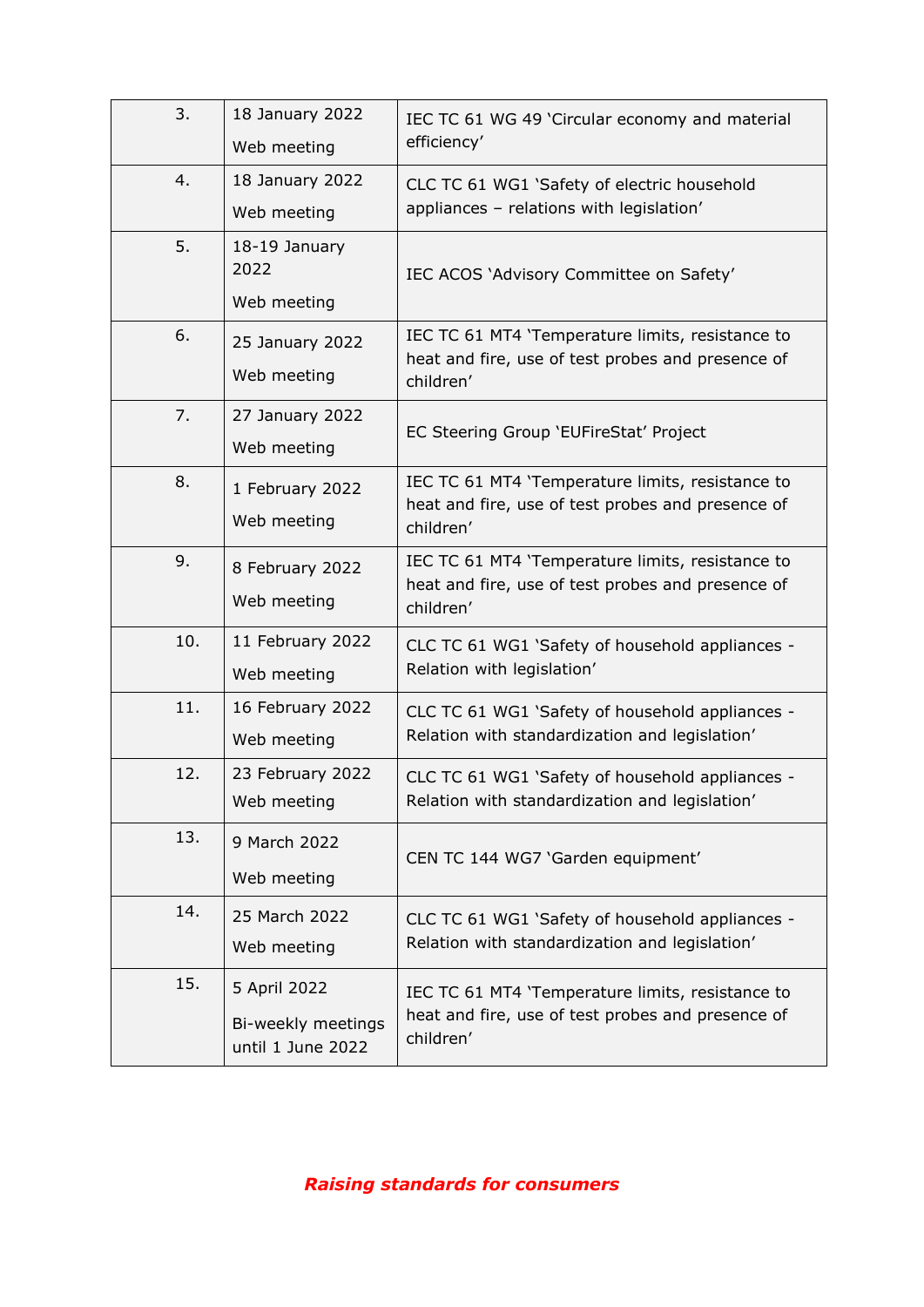| 16.                  | 11 April 2022  | CLC TC 61 WG1 'Safety of household appliances - |
|----------------------|----------------|-------------------------------------------------|
|                      | Web meeting    | Relation with standardization and legislation'  |
| 17.                  | 3 May 2022     | CLC TC 61 WG1 'Safety of household appliances - |
|                      | Web meeting    | Relation with standardization and legislation'  |
| 18.                  | 5 May 2022     | CLC TC 61 WG1 'Safety of household appliances - |
|                      | Web meeting    | Relation with standardization and legislation'  |
| 19.                  | 10 May 2022    | CLC TC 61 WG1 'Safety of household appliances - |
|                      | Web meeting    | Relation with standardization and legislation'  |
| 20.                  | 16-20 May 2022 | CENELEC TC 61 'Safety of household and similar  |
|                      | (Web meeting)  | electrical appliances'                          |
| 21.                  | 18 May 2022    | CENELEC TC 216 'Gas detectors'                  |
| <b>July-December</b> |                |                                                 |
| 22.                  |                |                                                 |
| 23.                  |                |                                                 |
| 24.                  |                |                                                 |
| 25.                  |                |                                                 |
| 26.                  |                |                                                 |
| 27.                  |                |                                                 |
| 28.                  |                |                                                 |
| 29.                  |                |                                                 |
| 30.                  |                |                                                 |
| 31.                  |                |                                                 |
| 32.                  |                |                                                 |
| 33.                  |                |                                                 |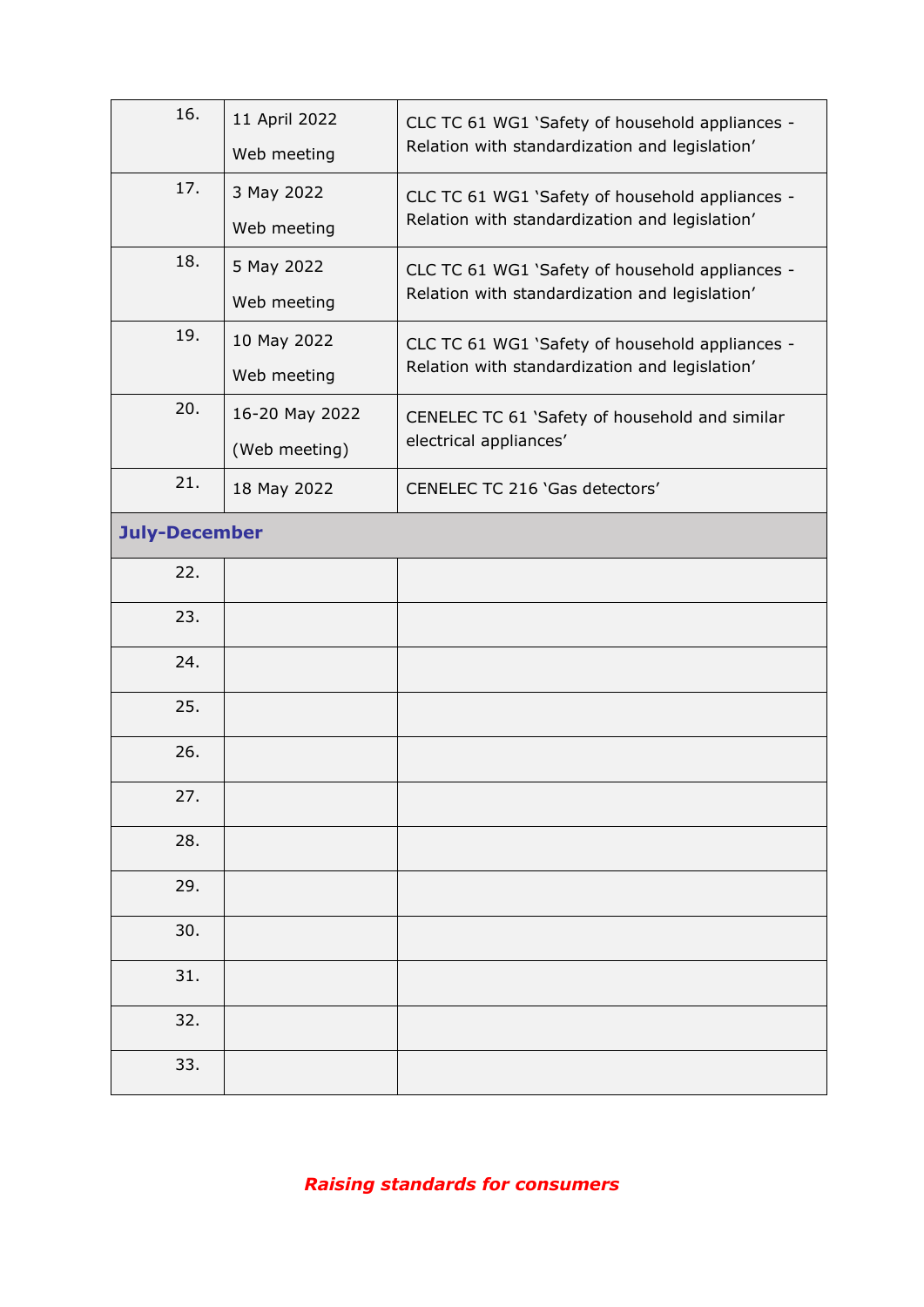| <b>Services</b>      |                                |                                                                                                     |
|----------------------|--------------------------------|-----------------------------------------------------------------------------------------------------|
| January-June         |                                |                                                                                                     |
| 1.                   | 17 January 2022<br>Web meeting | CEN TC 447 'Horizontal standards for the provision<br>of services' Working Group 5: Future projects |
| 2.                   | 27 January 2022<br>Web meeting | EUFireStat project - 3rd Steering Committee                                                         |
| 3.                   | 1 March 2022<br>Web meeting    | EPC Scheme End-User Multi-Stakeholder Group                                                         |
| 4.                   | 1 March 2022<br>Web meeting    | ISO TC 176 SC 3 WG 26 Electronic commerce<br>transactions 9th                                       |
| 5.                   | 3 March 2022<br>Web meeting    | ISO TC 176 SC 3 WG 26 Electronic commerce<br>transactions 10th                                      |
| 6.                   | 15 March 2022<br>Web meeting   | ISO TC 228 WG 3 'Tourist information and reception<br>services'                                     |
| 7.                   | 22 March 2022<br>Web meting    | CEN TC 447 'Horizontal standards for the provision<br>of services' Working Group 5: Future projects |
| 8.                   | 11 April 2022<br>Web meeting   | CEN TC 136 WG 2 'Fitness clubs'                                                                     |
| 9.                   | 28 April 2022<br>Web meeting   | CEN TC 403 "Aesthetic surgery and aesthetic non-<br>surgical medical services" 12th Plenary         |
| 10.                  | 11-12 May 2022<br>Web meeting  | <b>ANEC Services WG meeting</b>                                                                     |
| 11.                  | 22 June 2022<br>Web meeting    | ISO TC 228 WG 3 'Tourist information and reception<br>services'                                     |
| 12.                  |                                |                                                                                                     |
| 13.                  |                                |                                                                                                     |
| <b>July-December</b> |                                |                                                                                                     |
| 14.                  |                                |                                                                                                     |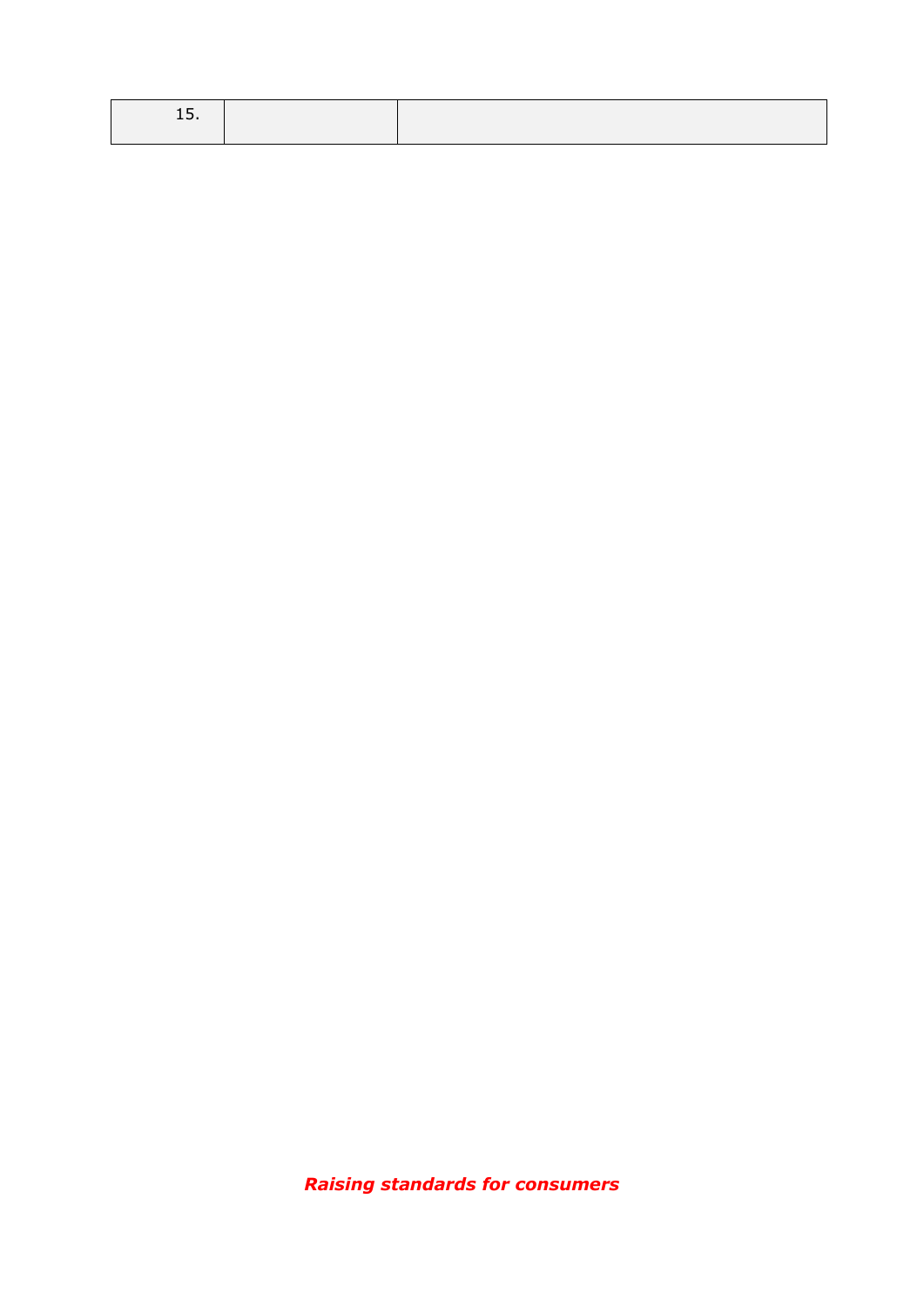| <b>Sustainability</b> |                                 |                                                                                           |
|-----------------------|---------------------------------|-------------------------------------------------------------------------------------------|
| <b>January-June</b>   |                                 |                                                                                           |
| 1.                    | 24 January 2022<br>Web meeting  | CENELEC TC59X WG23 Resource efficiency                                                    |
| 2.                    | 25 January 2022<br>Web meeting  | CENELEC TC59X SWG 1.9 Tumble driers                                                       |
| 3.                    | 25 January 2022<br>Web meeting  | ISO TC 323 WG 5 'Product circularity data sheet'                                          |
| 4.                    | 10 February 2022<br>Web meeting | 16th CEN-CLC/Eco-CG Plenary                                                               |
| 5.                    | 15 February 2022<br>Web meeting | CENELEC TC59X WG22 Ad hoc Group Consumer<br><b>Relevant Testing</b>                       |
| 6.                    | 16 February 2022<br>Web meeting | CENELEC TC59X SWG 1.9 Tumble driers                                                       |
| 7.                    | 22 February 2022<br>Web meeting | CENELEC TC59X SWG 1.6 (Washing machines) and<br>SWG 1.11 (Washer driers)                  |
| 8.                    | 23 February 2022<br>Web meeting | CI Empowering the Sustainable Online Consumer -<br><b>Green Commerce</b>                  |
| 9.                    | 23 February 2022<br>Web meeting | CEN CLC SABE ENIS Team meeting                                                            |
| 10.                   | 1 March 2022<br>Web meeting     | Sherpa meeting                                                                            |
| 11.                   | 1-2 March 2022<br>Web meeting   | Circular Economy Stakeholder Workshop                                                     |
| 12.                   | 3 March 2022<br>Web meeting     | CENELEC TC59X WG23 Resource efficiency                                                    |
| 13.                   | 16 March 2022<br>Web meeting    | Delivering a fair transition: Fit for 55 and renovation<br>wave                           |
| 14.                   | 16 March 2022<br>Web meeting    | CENELEC TC 59X WG23 Material efficiency of<br>household and similar electrical appliances |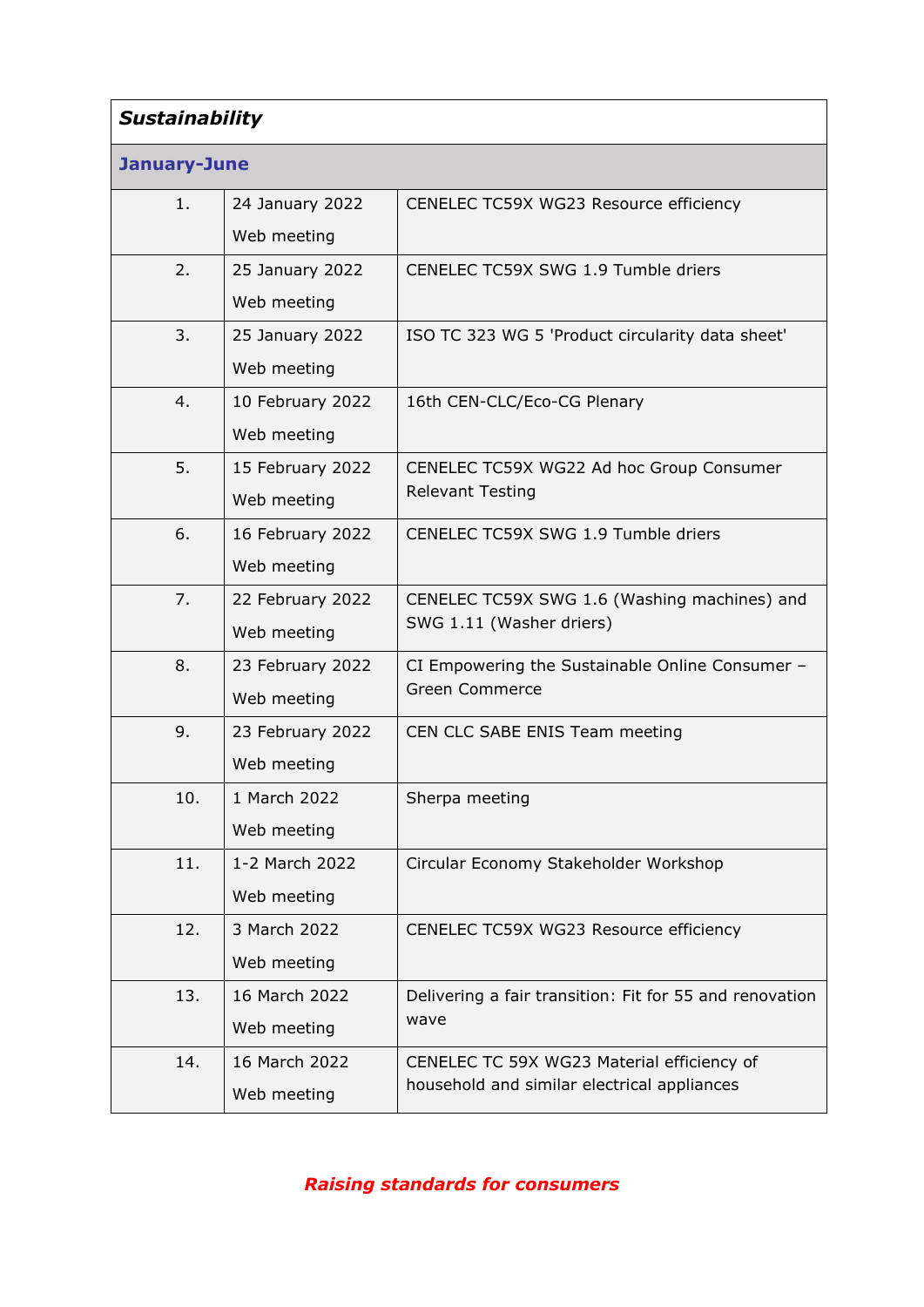| 15.                           | 1 April 2022            | Co-creation workshop                               |
|-------------------------------|-------------------------|----------------------------------------------------|
|                               | Web meeting             |                                                    |
| 16.                           | 21-22 April 2022        | CEN CLC JTC10 WG 8 Circular Design                 |
|                               | Web meeting             |                                                    |
| 17.                           | 16 May 2022             | ISO TC 322 Sustainable finance framework           |
|                               | Web meeting             |                                                    |
| 18.                           | 18 May 2022             | 3rd High Level Roundtable on the Chemicals         |
|                               | Web meeting             | Strategy Sherpa meeting                            |
| 19.                           |                         |                                                    |
| <b>July-December</b>          |                         |                                                    |
| 20.                           | 28-29 September<br>2022 | <b>ANEC Sustainability WG meeting</b>              |
| 21.                           |                         |                                                    |
| <b>Traffic &amp; Mobility</b> |                         |                                                    |
|                               |                         |                                                    |
| <b>January-June</b>           |                         |                                                    |
| 1.                            | 23 February             | CEN TC 278 WG 17 Mobility Integration              |
|                               | Web meeting             |                                                    |
| 2.                            | 1-2 March               | 9th UNECE Informal Group on Safer Transport of     |
|                               | Web meeting             | Children in Buses and Coaches                      |
| 3.                            | 8-11 March              | UNECE WP29 World Forum for the harmonization of    |
|                               | Geneva                  | vehicle regulations                                |
| 4.                            | 17 March                | Evolution of the EU eCall legal framework - launch |
|                               | Web meeting             | of the support study                               |
| 5.                            | 16-17 March             | CEN TC 278 Intelligent Transport System            |
|                               | Web meeting             |                                                    |
| 6.                            | 23 March                | Future of Transport Conference, 7th edition        |
|                               | Web meeting             |                                                    |
| 7.                            | 29 March                | Clean Energy Summit                                |